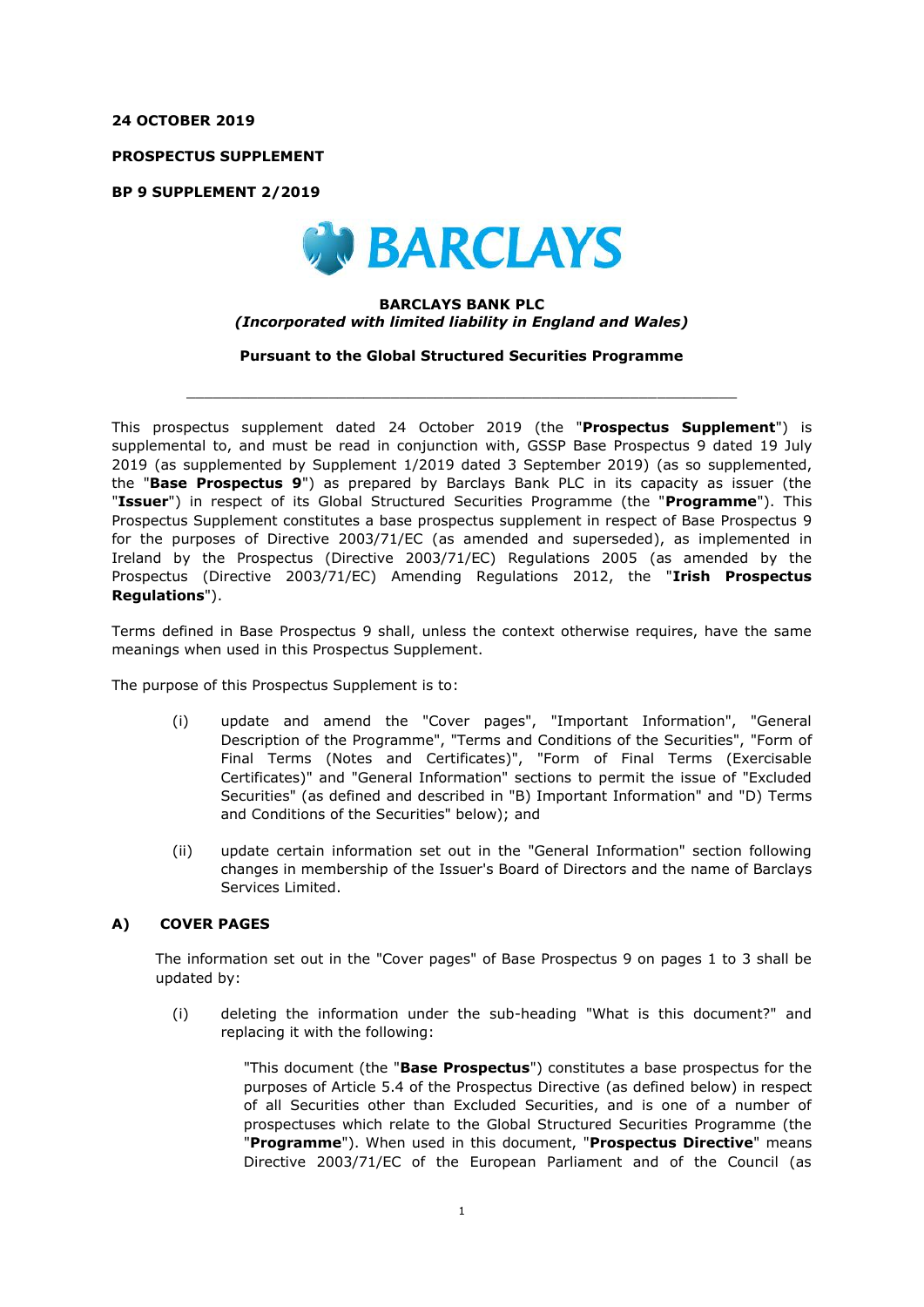amended or superseded) and includes any relevant implementing measures in a relevant member state of the European Economic Area.

This Base Prospectus is valid for one year and may be supplemented from time to time to reflect any significant new factor, material mistake or inaccuracy relating to the information included in it.

In respect of Excluded Securities, each reference herein to "Base Prospectus" shall be construed instead to be to "Offering Memorandum". The Offering Memorandum does not constitute a base prospectus for the purposes of Article 5.4 of the Prospectus Directive."

(ii) deleting the last paragraph under the sub-heading "What type of Securities does this Base Prospectus relate to?" and replacing it with the following:

> "Application has been made to the Irish Stock Exchange plc trading as Euronext Dublin ("**Euronext Dublin**") for Securities (other than Excluded Securities) issued under the Programme during the period of 12 months from the date of this Base Prospectus to be admitted to the official list of Euronext Dublin."

(iii) deleting the sub-heading "What information is included in the Final Terms?" and the information thereunder and replacing it with the following:

#### "**What information is included in the Final Terms (or, in the case of Excluded Securities, the Pricing Supplement)?**

While this Base Prospectus includes general information about all Securities, the Final Terms (or, in the case of Excluded Securities, the Pricing Supplement) is the document that sets out the specific details of each particular issuance of Securities. For example, the Final Terms (or, in the case of Excluded Securities, the Pricing Supplement) will contain:

- the issue date;
- the dates on which the Securities may redeem early due to an 'autocall event' or at the option of the Issuer (in either case, if applicable);
- the type of interest or coupon and the interest or coupon payment dates (if applicable);
- the type of final redemption amount payable or entitlement deliverable (assuming that the Securities do not redeem early) and the Scheduled Redemption Date;
- the type of settlement amount payable or entitlement deliverable (assuming that the Securities do not cancel early) and the exercise price; and
- any other information needed to complete the terms included in this Base Prospectus for the particular Securities (identified by the words 'as specified in the Final Terms' or other equivalent wording).

Wherever the General Conditions provide optional provisions, the Final Terms (or, in the case of Excluded Securities, the Pricing Supplement) will specify which of those provisions apply to a specific issuance of Securities.".

#### **B) IMPORTANT INFORMATION**

The section entitled "Important Information" on pages 4 to 8 of Base Prospectus 9 shall be updated by:

(i) inserting a new section immediately above the sub-heading "No compensation arrangements" on page 4 of Base Prospectus 9 as follows: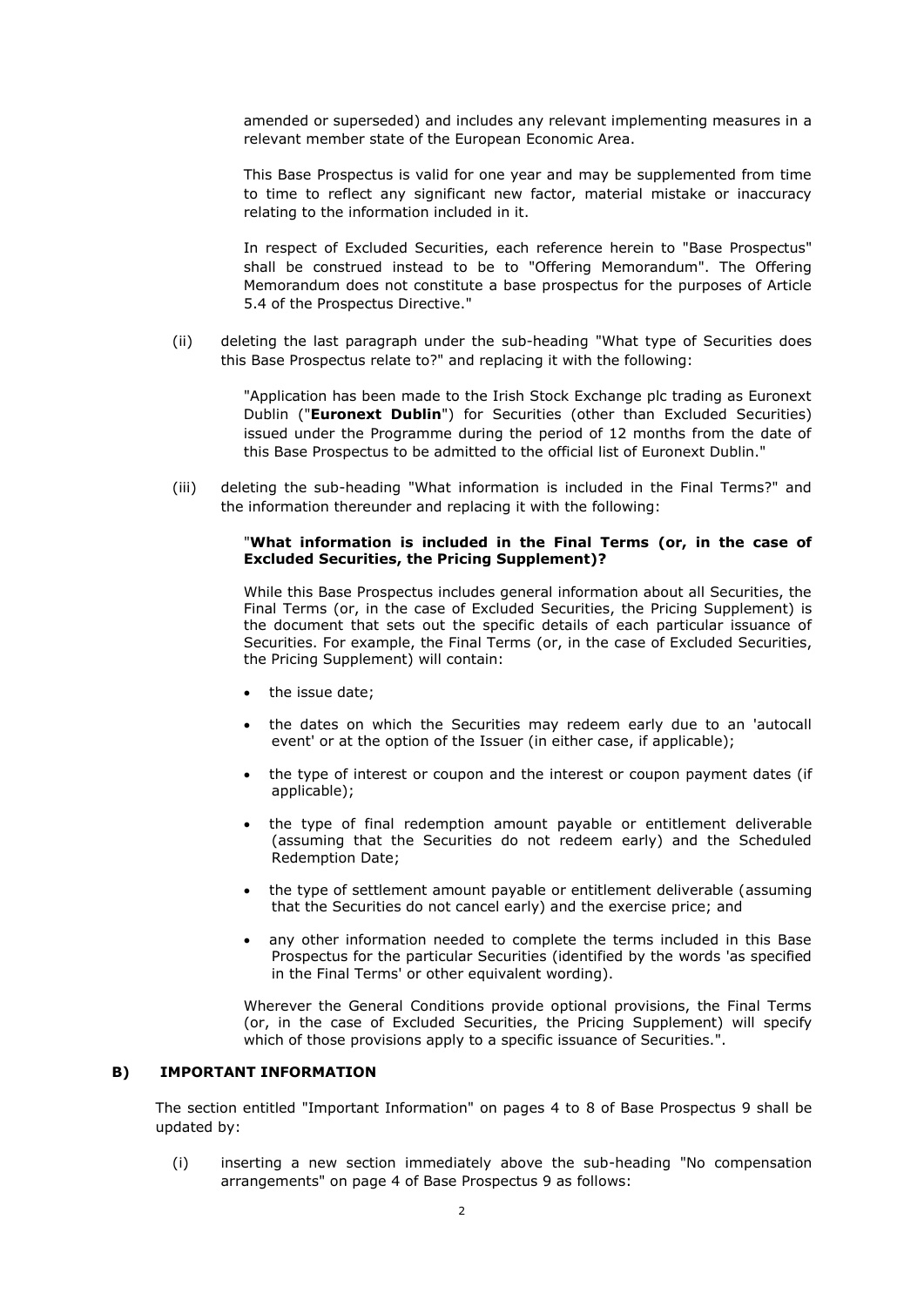## "**Excluded Securities**

"**Excluded Securities**" are Securities: (i) for which no prospectus is required to be published under the Prospectus Directive; or (ii) which have a denomination of less than EUR 1,000 or equivalent in another currency or other terms (for example, payout terms) not strictly provided for under the terms herein. See "*Excluded Securities*" in the "*General Description of the Programme*" section below.

**The Central Bank has neither approved nor reviewed information contained herein in connection with Excluded Securities.**

Excluded Securities shall be issued by way of a pricing supplement (the "**Pricing Supplement**") instead of Final Terms and, for such purpose, all references to "Final Terms" herein shall be deemed to be to "Pricing Supplement"."

(ii) inserting a new paragraph at the end of the sub section entitled "Listing and Admission to Trading" on page 4 as follows:

> "In respect of Excluded Securities only, application may be made by the Issuer (or on its behalf) for Securities to be listed on the official list of the Luxembourg Stock Exchange and admitted to trading on the Euro MTF, or such other stock exchanges or multilateral trading facilities that are not regulated markets for the purposes of Directive 2014/65/EU, as specified in the Pricing Supplement."

## **C) GENERAL DESCRIPTION OF THE PROGRAMME**

The section entitled "General Description of the Programme" on pages 133 to 134 of Base Prospectus 9 shall be updated by adding a new paragraph at the end of the section immediately following the paragraph entitled "Selling Restrictions" as follows:

"Excluded Securities: Excluded Securities are Securities: (i) for which no prospectus is required to be published under the Prospectus Directive; or (ii) which have a denomination of less than EUR 1,000 or equivalent in another currency or other terms (for example, payout terms) not strictly provided for under the terms herein.

> **The Central Bank has neither approved nor reviewed information herein in relation to Excluded Securities. Information herein as it pertains to offerings of Excluded Securities shall not comprise part of the Base Prospectus but instead shall comprise a separate Offering Memorandum. The Offering Memorandum does not constitute a base prospectus for the purposes of Article 5.4 of the Prospectus Directive.**

> Excluded Securities shall be issued by way of a pricing supplement (the "**Pricing Supplement**") instead of a Final Terms, and for such purpose all references to "Final Terms" herein shall be deemed to be to "Pricing Supplement".

> The Pricing Supplement shall be substantially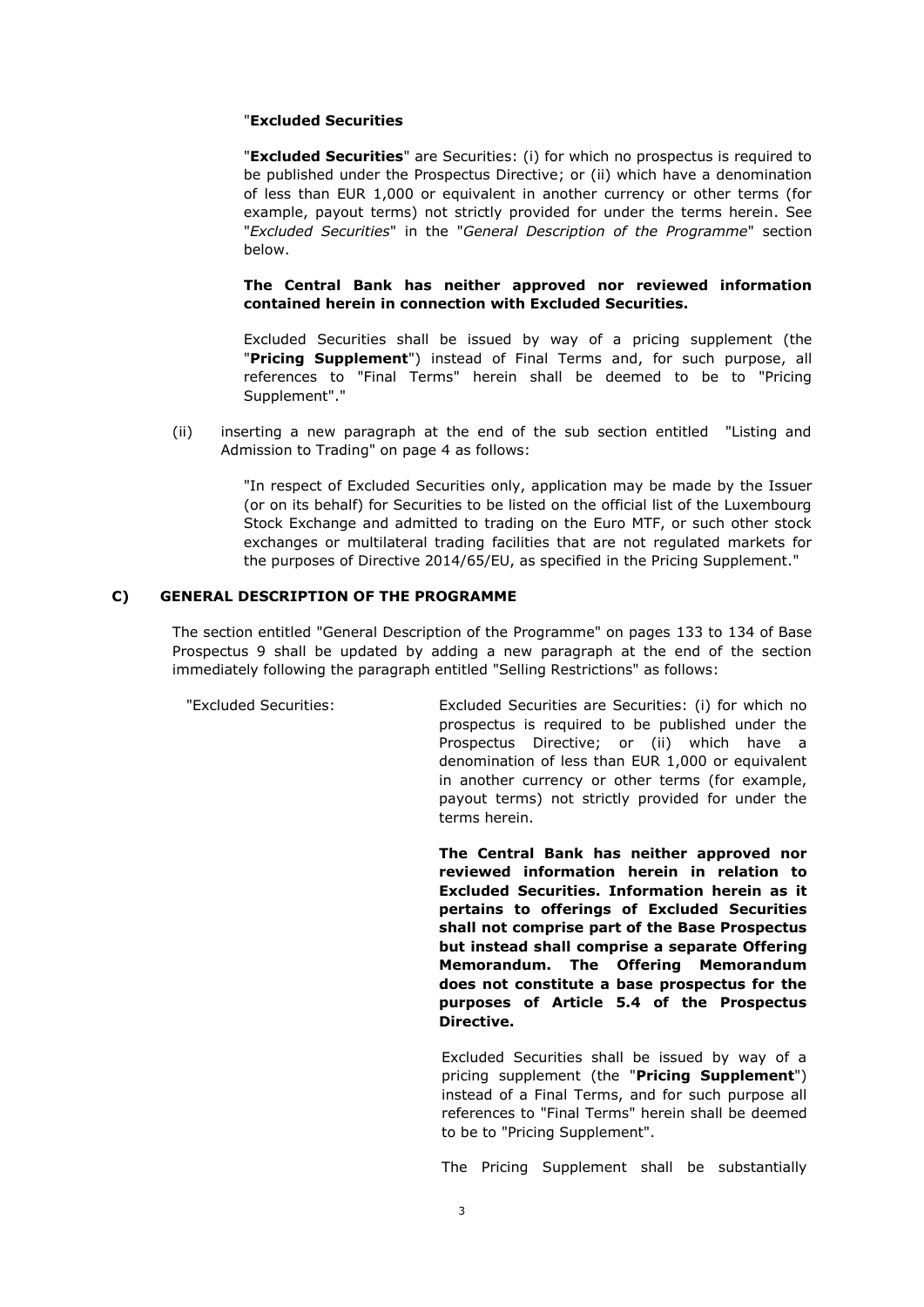similar to the form of Final Terms, save that it shall:

- be prominently labelled "Pricing Supplement"
- delete certain information required by the Prospectus Directive
- include the following legend:

"NO PROSPECTUS IS REQUIRED IN ACCORDANCE WITH DIRECTIVE 2003/71/EC FOR THE ISSUE OF EXCLUDED SECURITIES DESCRIBED BELOW AND THIS PRICING SUPPLEMENT DOES NOT CONSTITUTE THE FINAL TERMS IN RESPECT OF THESE SECURITIES FOR THE PURPOSES OF ARTICLE 5.4 OF THE PROSPECTUS DIRECTIVE."."

# **D) TERMS AND CONDITIONS OF THE SECURITIES**

The section entitled "Terms and Conditions of the Securities" on pages 138 to 430 of Base Prospectus 9 shall be updated by:

(i) inserting a new paragraph at the end of section A (*INTRODUCTION*) on page 141 of Base Prospectus 9 as follows:

> "Notwithstanding anything else, the issue specific details relating to Excluded Securities will be set out in a pricing supplement (the "**Pricing Supplement**") which shall complete, supplement and (if applicable) amend the General Conditions (the General Conditions, as so completed, supplemented and (if applicable) amended, the "**Conditions**", in respect of such Excluded Securities). For such purpose, each reference in these General Conditions to "Final Terms" shall be deemed to be to "Pricing Supplement". "**Excluded Securities**" are Securities: (i) for which no prospectus is required to be published under the Prospectus Directive; or (ii) which have a denomination of less than EUR 1,000 or equivalent in another currency or other terms (for example, payout terms) not strictly provided for under the terms herein."

(ii) deleting the first paragraph of General Condition 9(a) (*Interest or coupon type*) on page 162 of the Base Prospectus in its entirety and replacing it with the following:

> "The Final Terms will specify which type of interest or coupon (if any or, if more than one type, what combination thereof) is payable in relation to an Interest Determination Date or Interest Valuation Date. The Final Terms may specify the type of interest or coupon applicable to such Interest Determination Date or Interest Valuation Date as being:"; and

replacing the full-stop after the words "Strip of forward striking calls" with a comma in the last bullet point on the list of "type of interest or coupon" immediately following the first paragraph and inserting the following phrase immediately following the list of "type of interest or coupon":

"or any combination of these types of interest or coupon."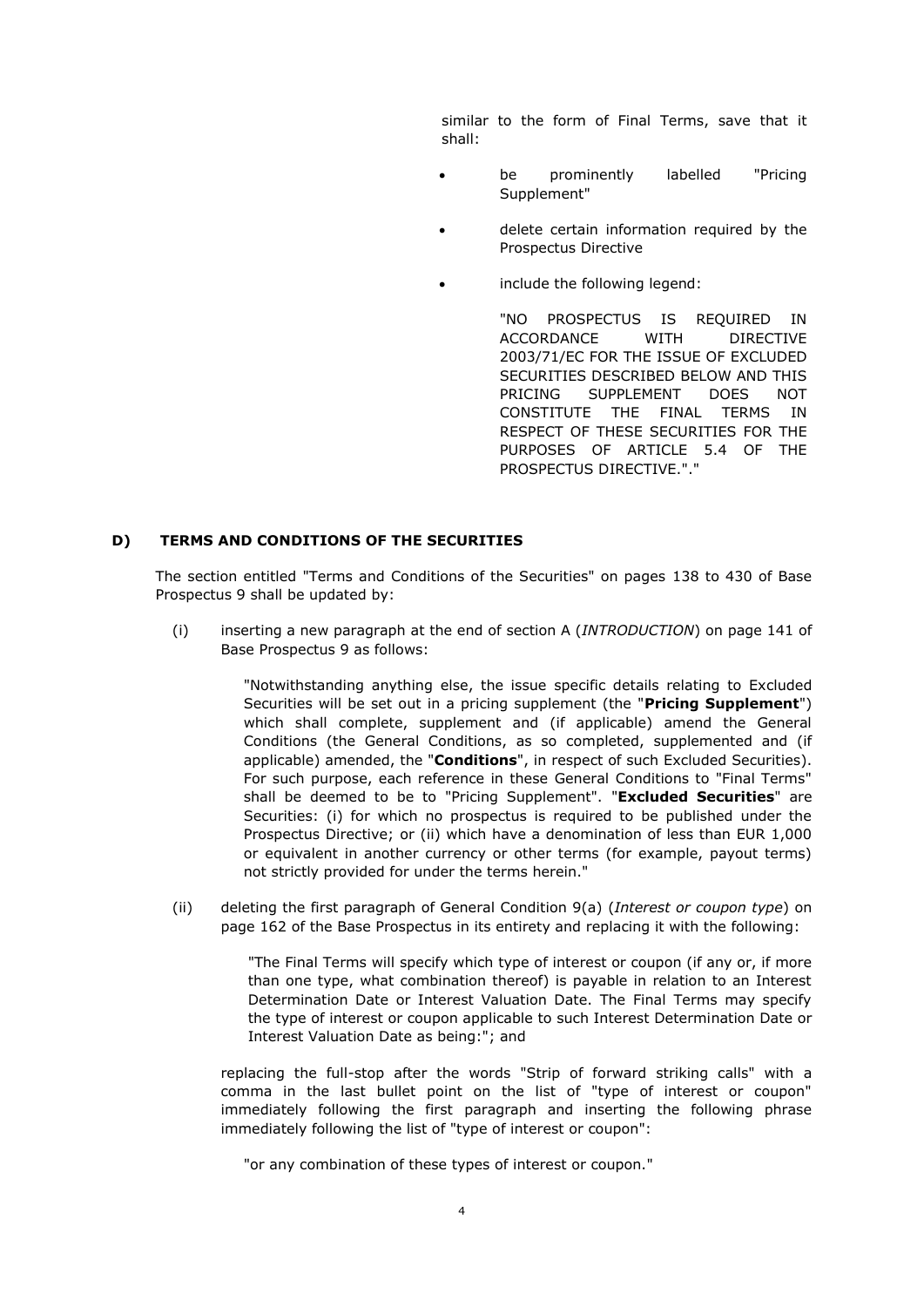## **E) FORM OF FINAL TERMS (NOTES AND CERTIFICATES)**

The section entitled "Form of Final Terms (Notes and Certificates)" on pages 431 to 469 of Base Prospectus 9 shall be updated by:

(i) adding footnote "(1)" to the title "Form of Final Terms (Notes and Certificates)", which footnote shall read as follows:

> " (1) For all issuances of Excluded Securities replace all references to "Final Terms" with "Pricing Supplement" and delete all references to the Prospectus Directive."

(ii) inserting a new sub-paragraph in paragraph 1(a) "Listing and Admission to Trading" of Part B (Other Information) immediately preceding the paragraph beginning "[The Securities shall not be fungible with the Tranche [●]…" on page 463 as follows:

> [*Include for Excluded Securities only*: Application [has been made/is expected to be made] by the Issuer (or on its behalf) for the Securities to be listed on the Official List of [the Luxembourg Stock Exchange] and admitted to trading on [the Euro MTF] [*name of other stock exchange/multilateral trading facility which is not a regulated market for the purpose of Directive 2014/65/EU*] on or around the Issue Date.]

## **F) FORM OF FINAL TERMS (EXERCISABLE CERTIFICATES)**

The section entitled "Form of Final Terms (Exercisable Certificates)" on pages 470 to 504 of Base Prospectus 9 shall be updated by:

(i) adding footnote "(1)" to the title "Form of Final Terms (Exercisable Certificates)", which footnote shall read as follows:

> " (1) For all issuances of Excluded Securities replace all references to "Final Terms" with "Pricing Supplement" and delete all references to the Prospectus Directive."

(ii) inserting a new sub-paragraph in paragraph 1(a) entitled "Listing and Admission to Trading" of Part B (Other Information) immediately preceding the paragraph beginning "[The Securities shall not be fungible with the Tranche [●]…" on page 498 as follows:

> [*Include for Excluded Securities only*: Application [has been made/is expected to be made] by the Issuer (or on its behalf) for the Securities to be listed on the Official List of [the Luxembourg Stock Exchange] and admitted to trading on [the Euro MTF] [*name of other stock exchange/multilateral trading facility which is not a regulated market for the purpose of Directive 2014/65/EU*] on or around the Issue Date.]

# **G) GENERAL INFORMATION**

The section entitled "General Information" on pages 573 to 577 of Base Prospectus 9 shall be updated by:

(i) deleting the information set out under the heading "Directors" in its entirety and replacing it with the following:

"*Directors*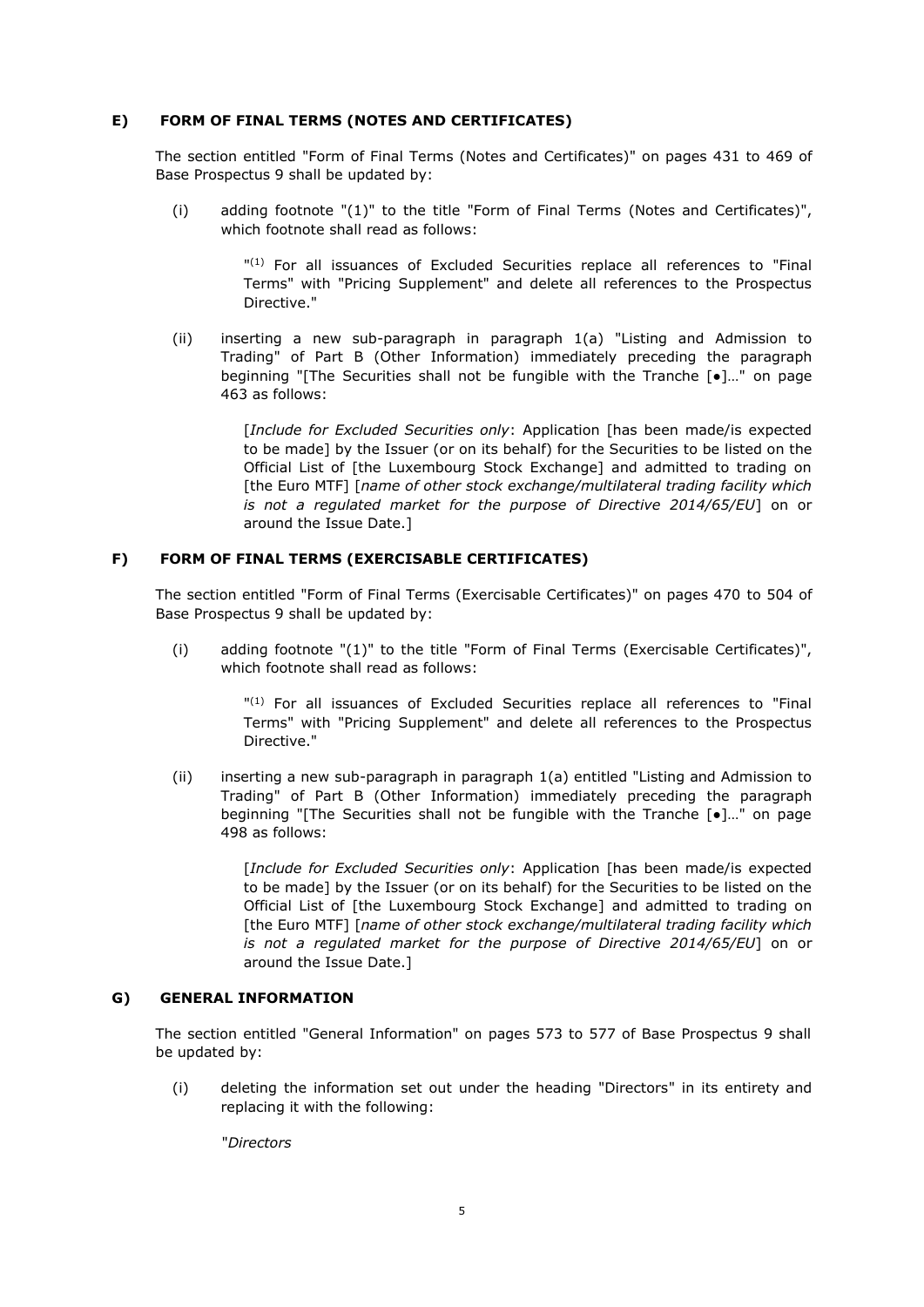The Directors of the Issuer, each of whose business address is 1 Churchill Place, London E14 5HP, United Kingdom, their functions in relation to the Issuer and, their principal outside activities (if any) of significance to the Issuer are as follows:<sup>1</sup>

| Name              | Function(s) within the<br><b>Issuer</b>                        | outside<br><b>Principal</b><br>activities                                                                                                                                                                                                                                                                                                                                                                      |
|-------------------|----------------------------------------------------------------|----------------------------------------------------------------------------------------------------------------------------------------------------------------------------------------------------------------------------------------------------------------------------------------------------------------------------------------------------------------------------------------------------------------|
| Nigel Higgins     | Non-Executive<br>Director<br>and Chairman                      | <b>PLC</b><br>Barclays<br>(Group<br>Chairman<br>Non-<br>and<br>Executive<br>Director);<br>Sadler's<br>Wells<br>(Chairman); Tetra Laval<br>International S.A. (Non-<br>Executive Director)                                                                                                                                                                                                                      |
| James Staley      | Executive<br>Director<br>and<br><b>Chief Executive Officer</b> | Barclays PLC (Executive<br>Director and Group Chief<br>Executive<br>Officer);<br>Institute of International<br>Finance (Board Member);<br>Bank<br>Policy<br>Institute<br>(Board Member)                                                                                                                                                                                                                        |
| Tushar Morzaria   | <b>Executive Director</b>                                      | Barclays PLC (Executive<br>Director<br>and<br>Group<br>Finance Director);<br>Main<br>Committee of the 100<br>Group (Member); Sterling<br>Risk Free<br>References<br>Working<br>Rates<br>Group<br>(Chair)                                                                                                                                                                                                       |
| Michael Ashley    | Non-Executive Director                                         | Barclays<br>PLC (Non-<br>Executive<br>Director);<br><b>Barclays Capital Securities</b><br>Limited (Non-Executive<br>Director);<br>International<br>Ethics Standards Board<br>for<br>Accountants<br>(Member); Institute of<br>Chartered Accountants in<br>England & Wales' Ethics<br><b>Standards</b><br>Committee<br>(Member);<br>Charity<br>Commission<br>(Member);<br>Office<br>Cabinet<br>Board<br>(Member) |
| Tim Breedon       | Non-Executive Director                                         | <b>Barclays</b><br><b>PLC</b><br>(Non-<br>Executive<br>Director);<br><b>Barclays Capital Securities</b><br>(Non-Executive<br>Ltd<br>Director);<br>Apax<br>Group<br>Alpha Limited (Chairman)                                                                                                                                                                                                                    |
| Mary Anne Citrino | Non-Executive Director                                         | <b>PLC</b><br><b>Barclays</b><br>(Non-<br>Executive Director); Ahold<br>Delhaize<br>N.V.<br>(Non-<br>Executive Director); Alcoa<br>Corporation<br>(Non-<br>Executive<br>Director);<br>HP<br>(Non-Executive<br>Inc                                                                                                                                                                                              |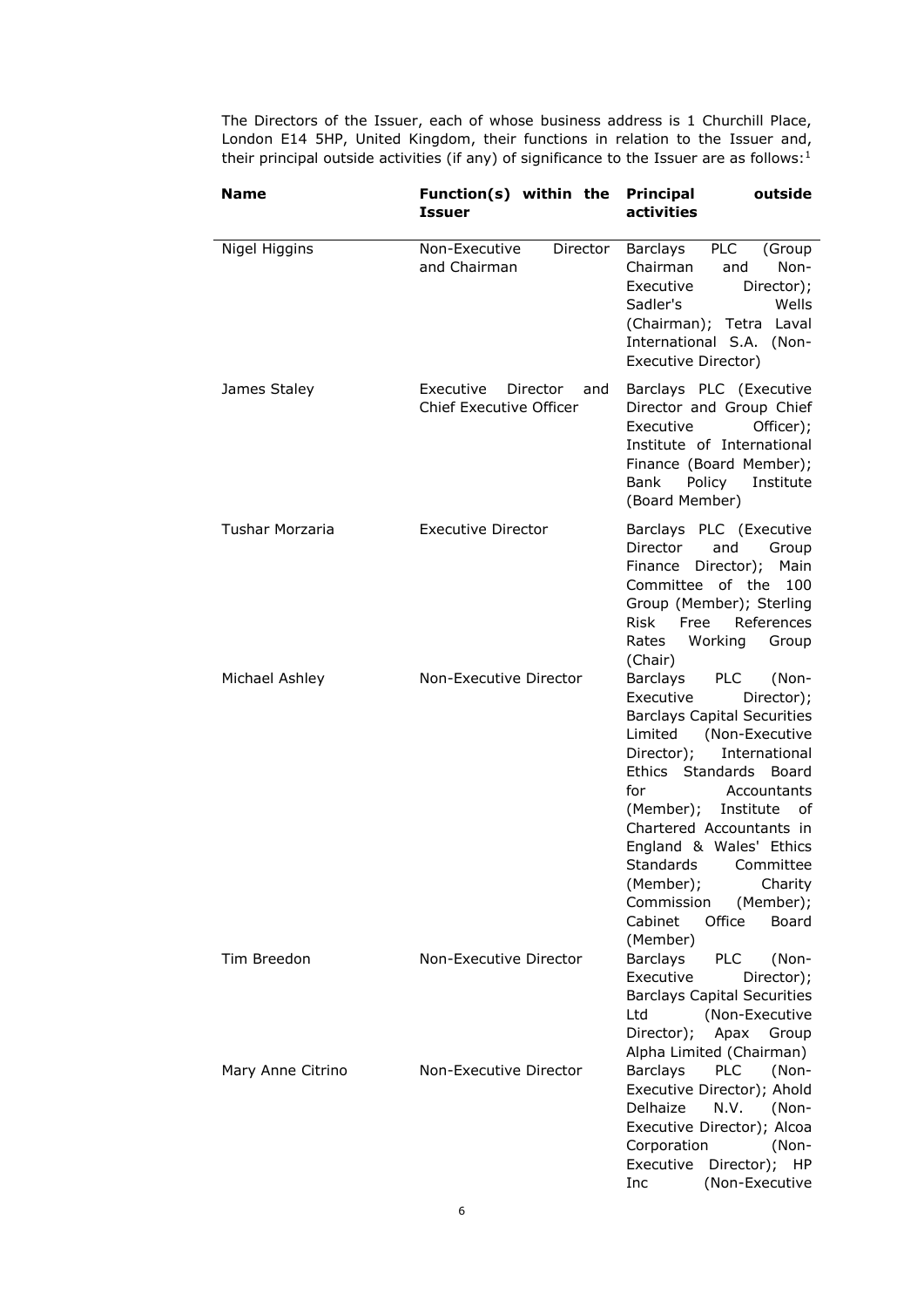|                       |                        | Director); The Blackstone              |
|-----------------------|------------------------|----------------------------------------|
|                       |                        | L.P.<br>(Senior<br>Group               |
|                       |                        | Advisor)                               |
| Dawn Fitzpatrick      | Non-Executive Director | <b>Barclays</b><br><b>PLC</b><br>(Non- |
|                       |                        | Executive Director); Soros             |
|                       |                        | Management LLC<br>Fund                 |
|                       |                        | (Chief<br>Investment                   |
|                       |                        | York<br>Officer);<br>New               |
|                       |                        | Federal<br>Reserve's                   |
|                       |                        | Investor<br>Advisory                   |
|                       |                        | Committee<br>on Financial              |
|                       |                        | Markets<br>(Member);                   |
|                       |                        | Advisory<br>Board<br>and               |
|                       |                        | Investment Committee of                |
|                       |                        | Society<br>the<br>Open                 |
|                       |                        | Foundations'<br>Economic               |
|                       |                        | <b>Justice</b><br>Program              |
|                       |                        | (Member)                               |
| Mary Francis          | Non-Executive Director | Barclays<br><b>PLC</b><br>(Non-        |
|                       |                        | Executive<br>Director);                |
|                       |                        | Ensco plc (Non-Executive               |
|                       |                        | Director); The Institute of            |
|                       |                        | Business Ethics (Advisory              |
|                       |                        | Member);<br>U.K.<br>Panel              |
|                       |                        | Takeover Appeal<br>Board               |
|                       |                        | (Member)                               |
| <b>Matthew Lester</b> | Non-Executive Director | Barclays<br><b>PLC</b><br>(Non-        |
|                       |                        | Executive<br>Director);                |
|                       |                        | Capita plc (Non-Executive              |
|                       |                        | Director); Man Group plc               |
|                       |                        | (Non-Executive Director)               |
| Diane Schueneman      | Non-Executive Director | <b>PLC</b><br>Barclays<br>(Non-        |
|                       |                        | Director);<br>Executive                |
|                       |                        | Barclays US LLC (Non-                  |
|                       |                        | Executive<br>Director);                |
|                       |                        | Barclays<br>Execution                  |
|                       |                        | Services Limited (Chair)               |

1. On 26 September 2019, the Issuer announced that Mohamed A. El-Erian would join the Issuer's Board of Directors on 1 January 2020.

No potential conflicts of interest exist between any duties to the Issuer of the Directors listed above and their private interests or other duties."

(ii) inserting a new sub-paragraph headed "Business of the Bank, the Bank Group and the Group" immediately before the sub-paragraph headed "Interim Financial Information" as follows:

"*Business of the Bank, the Bank Group and the Group*

The name of Barclays Services Limited is changed to "Barclays Execution Services Limited";

(iii) deleting the first and second paragraphs under the sub-heading "Base Prospectus and supplements" in its entirety and replacing them with the following:

> "This Base Prospectus may be used for a period of one year from its date in connection with a public offer of Securities in the EU, or for the listing and for any admission to trading of a Series, save for in relation to Excluded Securities.